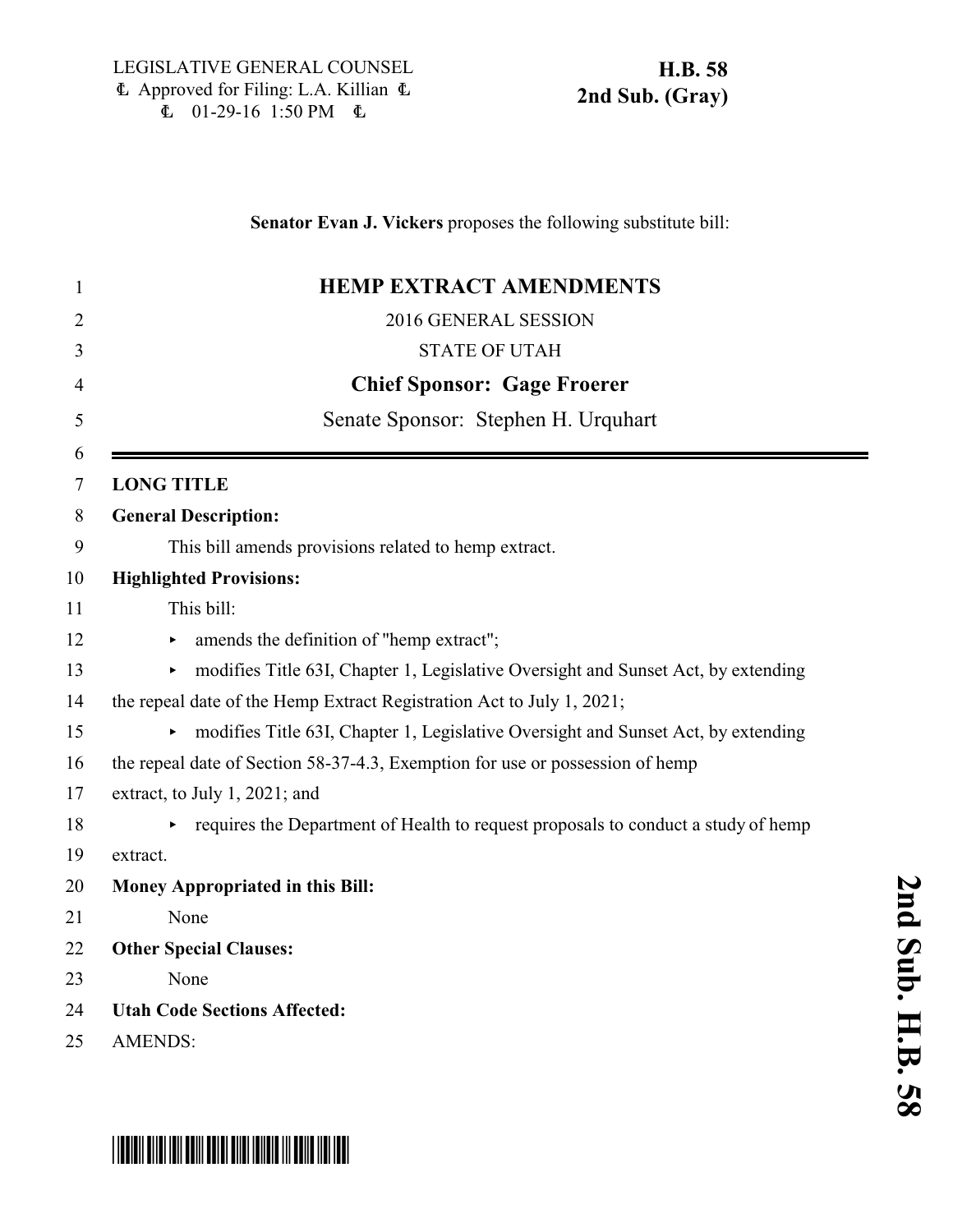## **2nd Sub. (Gray) H.B. 58 01-29-16 1:50 PM [26-56-103](#page-1-0)**, as enacted by Laws of Utah 2014, Chapter 25 **[58-37-4.3](#page-3-0)**, as enacted by Laws of Utah 2014, Chapter 25 **[63I-1-226](#page-4-0)**, as last amended by Laws of Utah 2015, Chapters 16, 31, and 258 **[63I-1-258](#page-5-0)**, as last amended by Laws of Utah 2015, Chapters 40, 186, 187, 320, 367, and 432 *Be it enacted by the Legislature of the state of Utah:* Section 1. Section **26-56-103** is amended to read: **26-56-103. Hemp extract registration card -- Application -- Fees -- Database.**

- <span id="page-1-0"></span>(1) The department shall issue a hemp extract registration card to an individual who:
- (a) is at least 18 years of age;
- (b) is a Utah resident;
- (c) provides the department with a statement signed by a neurologist that:
- (i) indicates that the individual:
- (A) suffers from intractable epilepsy; and
- (B) may benefit from treatment with hemp extract; and
- (ii) is consistent with a record from the neurologist, concerning the individual,
- contained in the database described in Subsection (8);
- (d) pays the department a fee in an amount established by the department under
- Subsection (5); and
- (e) submits an application to the department, on a form created by the department, that contains:
- (i) the individual's name and address;
- (ii) a copy of the individual's valid photo identification; and
- (iii) any other information the department considers necessary to implement this

chapter.

- (2) The department shall issue a hemp extract registration card to a parent who:
- (a) is at least 18 years of age;
- (b) is a Utah resident;
- (c) provides the department with a statement signed by a neurologist that:
- (i) indicates that a minor in the parent's care: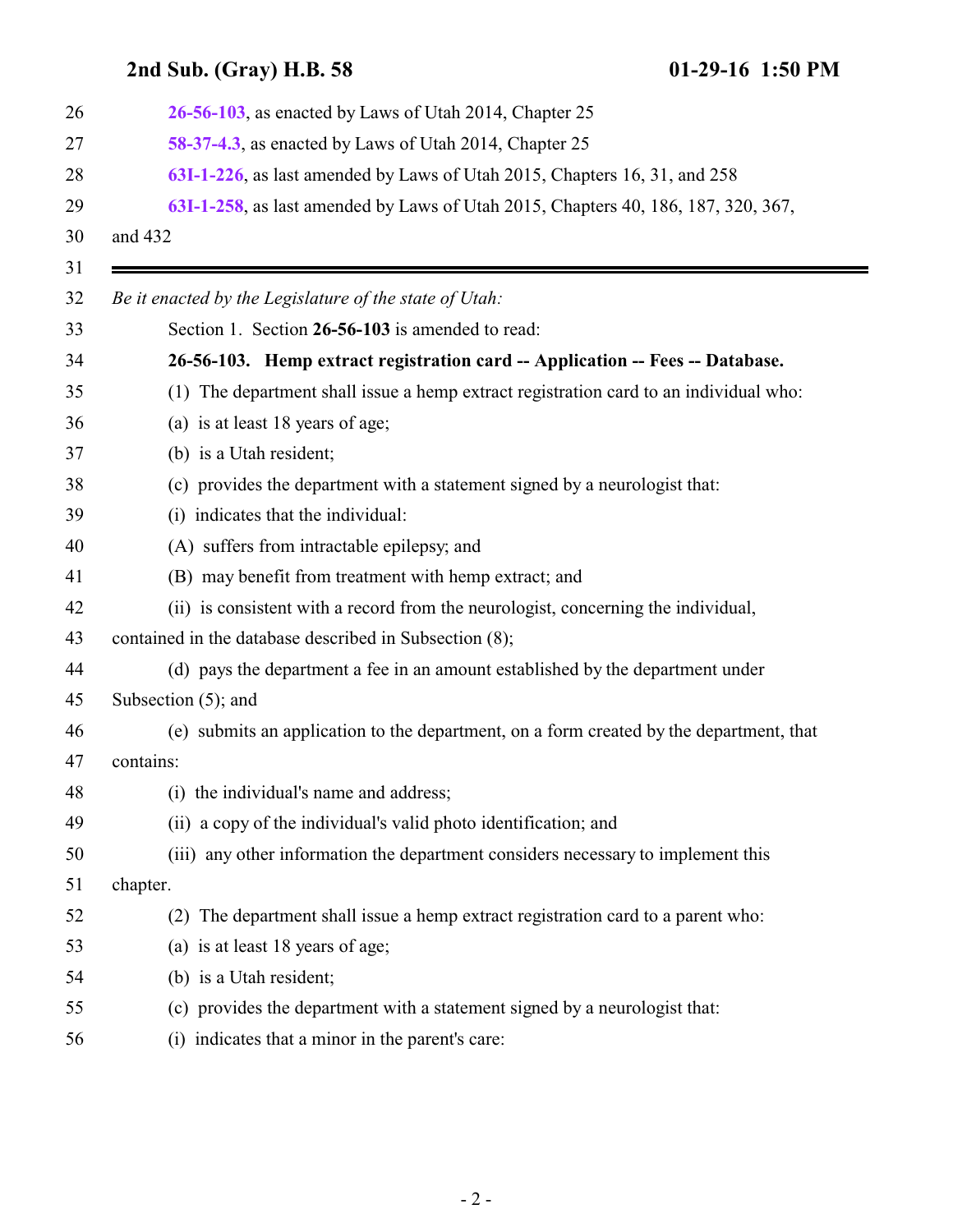| 57 | (A) suffers from intractable epilepsy; and                                                     |
|----|------------------------------------------------------------------------------------------------|
| 58 | (B) may benefit from treatment with hemp extract; and                                          |
| 59 | (ii) is consistent with a record from the neurologist, concerning the minor, contained in      |
| 60 | the database described in Subsection (8);                                                      |
| 61 | (d) pays the department a fee in an amount established by the department under                 |
| 62 | Subsection $(5)$ ; and                                                                         |
| 63 | (e) submits an application to the department, on a form created by the department, that        |
| 64 | contains:                                                                                      |
| 65 | (i) the parent's name and address;                                                             |
| 66 | (ii) the minor's name;                                                                         |
| 67 | (iii) a copy of the parent's valid photo identification; and                                   |
| 68 | (iv) any other information the department considers necessary to implement this                |
| 69 | chapter.                                                                                       |
| 70 | (3) The department shall maintain a record of:                                                 |
| 71 | (a) the name of each registrant; and                                                           |
| 72 | (b) the name of each minor receiving care from a registrant.                                   |
| 73 | (4) The department shall make rules in accordance with Title 63G, Chapter 3, Utah              |
| 74 | Administrative Rulemaking Act, to:                                                             |
| 75 | (a) establish the information an applicant is required to provide to the department under      |
| 76 | Subsections $(1)(e)(iii)$ and $(2)(e)(iv)$ ; and                                               |
| 77 | (b) establish, in accordance with recommendations from the Department of Public                |
| 78 | Safety, the form and content of the hemp extract registration card.                            |
| 79 | (5) The department shall establish fees in accordance with Section 63J-1-504 that are          |
| 80 | no greater than the amount necessary to cover the cost the department incurs to implement this |
| 81 | chapter.                                                                                       |
| 82 | (6) The registration cards issued under Subsections (1) and (2) are:                           |
| 83 | (a) valid for one year; and                                                                    |
| 84 | (b) renewable, if, at the time of renewal, the registrant meets the requirements of either     |
| 85 | Subsection $(1)$ or $(2)$ .                                                                    |
| 86 | (7) The neurologist who signs the statement described in Subsection $(1)(c)$ or $(2)(c)$       |
| 87 | shall:                                                                                         |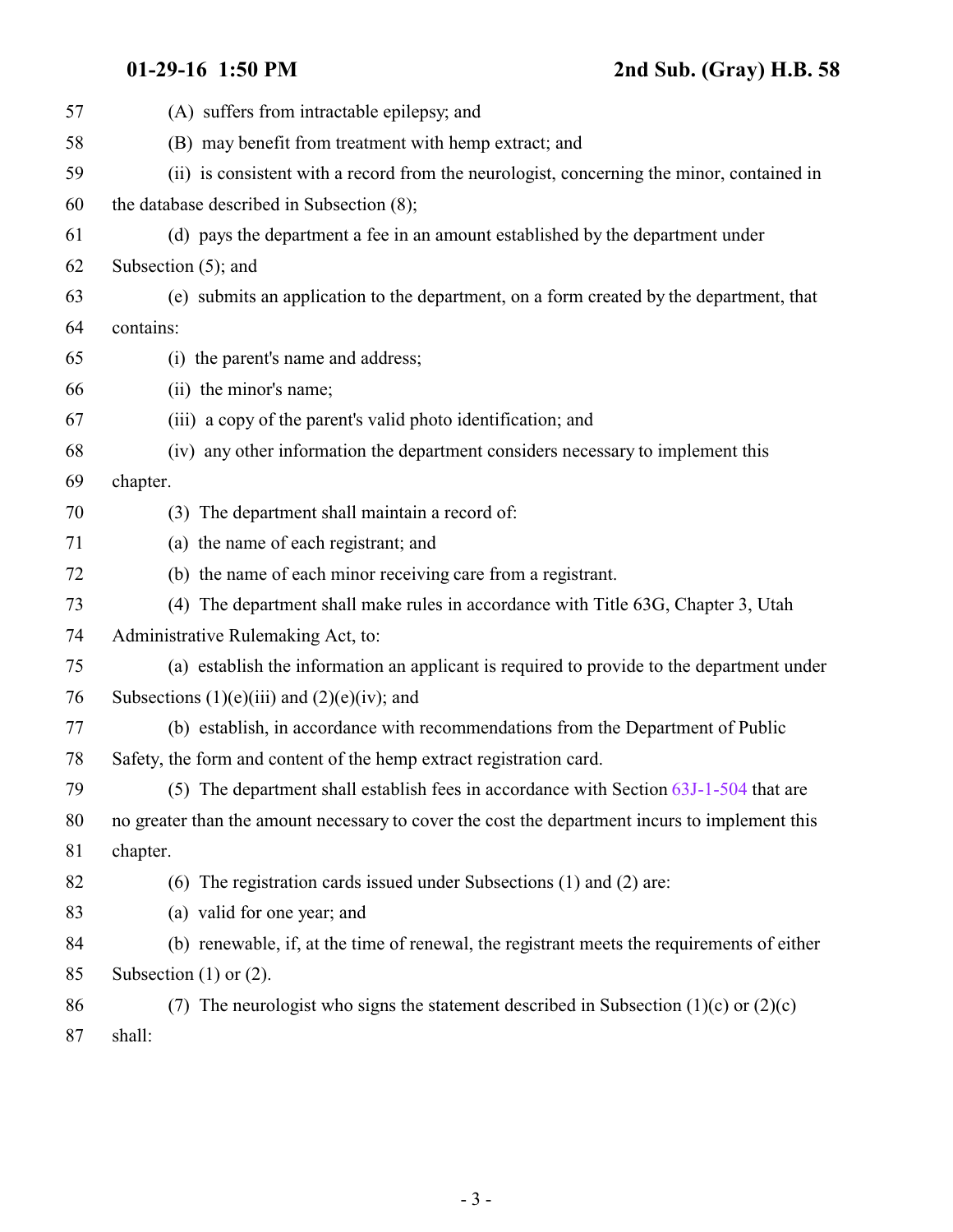## **2nd Sub. (Gray) H.B. 58 01-29-16 1:50 PM**

<span id="page-3-0"></span>

| 88  | (a) keep a record of the neurologist's evaluation and observation of a patient who is a            |
|-----|----------------------------------------------------------------------------------------------------|
| 89  | registrant or minor under a registrant's care, including the patient's response to hemp extract;   |
| 90  | and                                                                                                |
| 91  | (b) transmit the record described in Subsection $(7)(a)$ to the department.                        |
| 92  | (8) The department shall:                                                                          |
| 93  | (a) maintain a database of the records described in Subsection $(7)$ ; [and]                       |
| 94  | (b) treat the records as identifiable health data, as defined in Section $26-3-1$ [.]; and         |
| 95  | (c) establish a procedure for ensuring that neurologists transmit the records described            |
| 96  | in Subsection $(7)$ .                                                                              |
| 97  | (9) (a) The department $[\frac{may}{gt}$ share the shall prepare a de-identified set of data based |
| 98  | on records described in Subsection (8) [with] and make the set of data available to researchers    |
| 99  | at a higher education institution for the purpose of studying hemp extract.                        |
| 100 | (b) No later than July 1, 2016, the department shall, in accordance with Title 63G,                |
| 101 | Chapter 6a, Utah Procurement Code, request proposals to conduct a study of hemp extract.           |
| 102 | (c) The study of hemp extract shall include at least the following:                                |
| 103 | (i) analysis of data from the records of patients who have held hemp extract registration          |
| 104 | cards for one year or more;                                                                        |
| 105 | (ii) the effect of hemp extract on the patient's seizure control; and                              |
| 106 | (iii) any adverse effects or other effects on the patient that may be attributable to the          |
| 107 | patient's use of hemp extract.                                                                     |
| 108 | (d) The department shall report to the Health and Human Services Interim Committee                 |
| 109 | of the Legislature on or before the November 2016 interim meeting on the study of hemp             |
| 110 | extract.                                                                                           |
| 111 | Section 2. Section 58-37-4.3 is amended to read:                                                   |
| 112 | 58-37-4.3. Exemption for use or possession of hemp extract.                                        |
| 113 | (1) As used in this section, "hemp extract" means an extract from a cannabis plant, or a           |
| 114 | mixture or preparation containing cannabis plant material, that:                                   |
| 115 | (a) is composed of less than 0.3% tetrahydrocannabinol by weight;                                  |
| 116 | (b) is composed of at least $[15\%]$ 5% cannabidiol by weight; and                                 |
| 117 | (c) contains no other psychoactive substance.                                                      |
| 118 | (2) Notwithstanding any other provision of this chapter, an individual who possesses or            |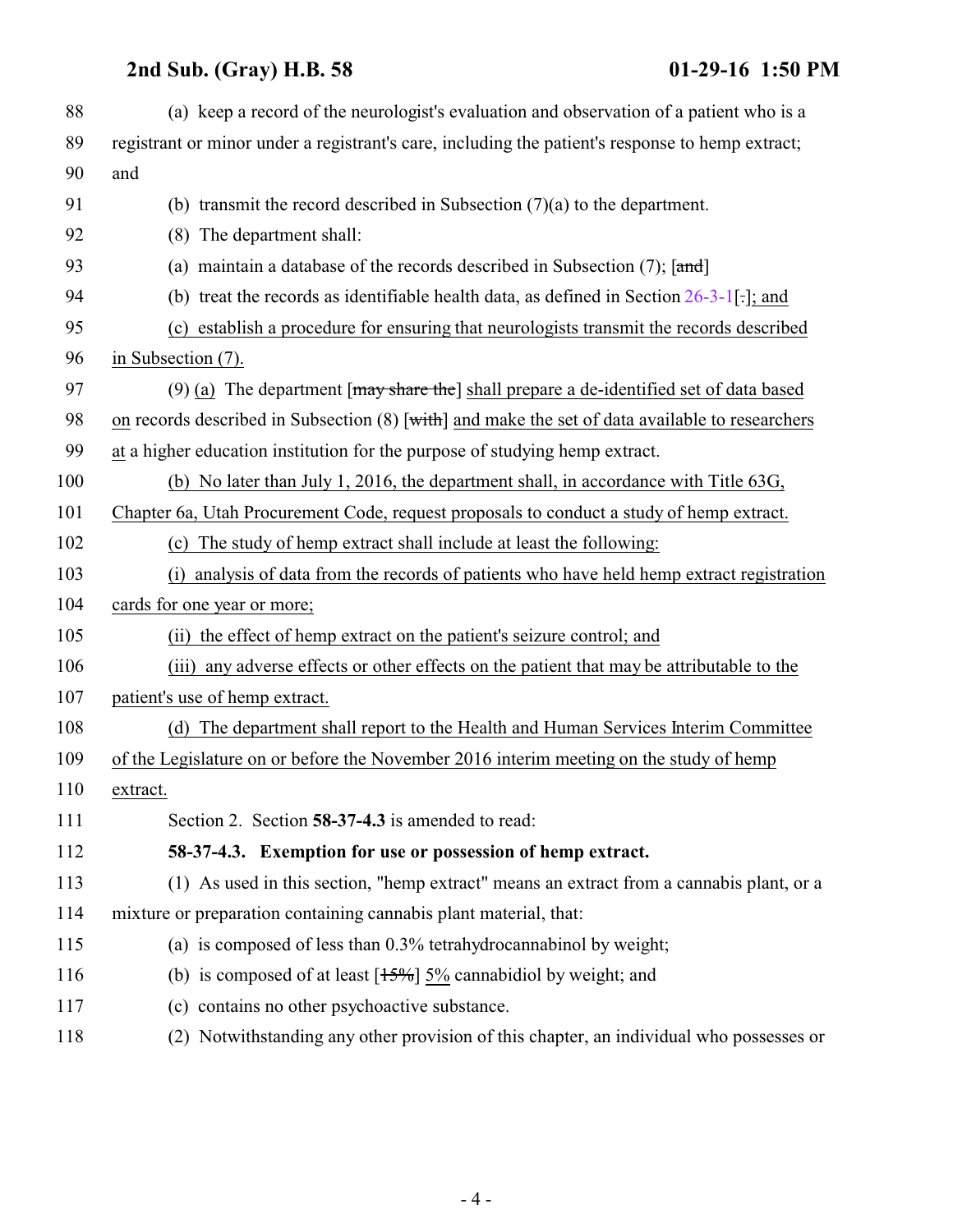<span id="page-4-0"></span>

| 119 | uses hemp extract is not subject to the penalties described in this chapter for possession or use |
|-----|---------------------------------------------------------------------------------------------------|
| 120 | of the hemp extract if the individual:                                                            |
| 121 | (a) possesses or uses the hemp extract only to treat intractable epilepsy, as defined in          |
| 122 | Section 26-56-102;                                                                                |
| 123 | (b) originally obtained the hemp extract from a sealed container with a label indicating          |
| 124 | the hemp extract's place of origin, and a number that corresponds with a certificate of analysis; |
| 125 | (c) possesses, in close proximity to the hemp extract, a certificate of analysis that:            |
| 126 | (i) has a number that corresponds with the number on the label described in Subsection            |
| 127 | (2)(b);                                                                                           |
| 128 | (ii) indicates the hemp extract's ingredients, including its percentages of                       |
| 129 | tetrahydrocannabinol and cannabidiol by weight;                                                   |
| 130 | (iii) is created by a laboratory that is:                                                         |
| 131 | (A) not affiliated with the producer of the hemp extract; and                                     |
| 132 | (B) licensed in the state where the hemp extract was produced; and                                |
| 133 | (iv) is transmitted by the laboratory to the Department of Health; and                            |
| 134 | (d) has a current hemp extract registration card issued by the Department of Health               |
| 135 | under Section 26-56-103.                                                                          |
| 136 | (3) Notwithstanding any other provision of this chapter, an individual who possesses              |
| 137 | hemp extract lawfully under Subsection (2) and administers hemp extract to a minor is not         |
| 138 | subject to the penalties described in this chapter for administering the hemp extract to the      |
| 139 | minor if:                                                                                         |
| 140 | (a) the individual is the minor's parent or legal guardian; and                                   |
| 141 | (b) the individual is registered with the Department of Health as the minor's parent              |
| 142 | under Section 26-56-103.                                                                          |
| 143 | Section 3. Section 63I-1-226 is amended to read:                                                  |
| 144 | 63I-1-226. Repeal dates, Title 26.                                                                |
| 145 | (1) Title 26, Chapter 9f, Utah Digital Health Service Commission Act, is repealed July            |
| 146 | 1, 2025.                                                                                          |
| 147 | (2) Section $26-10-11$ is repealed July 1, 2020.                                                  |
| 148 | (3) Section 26-21-23, Licensing of non-Medicaid nursing care facility beds, is repealed           |
| 149 | July 1, 2018.                                                                                     |